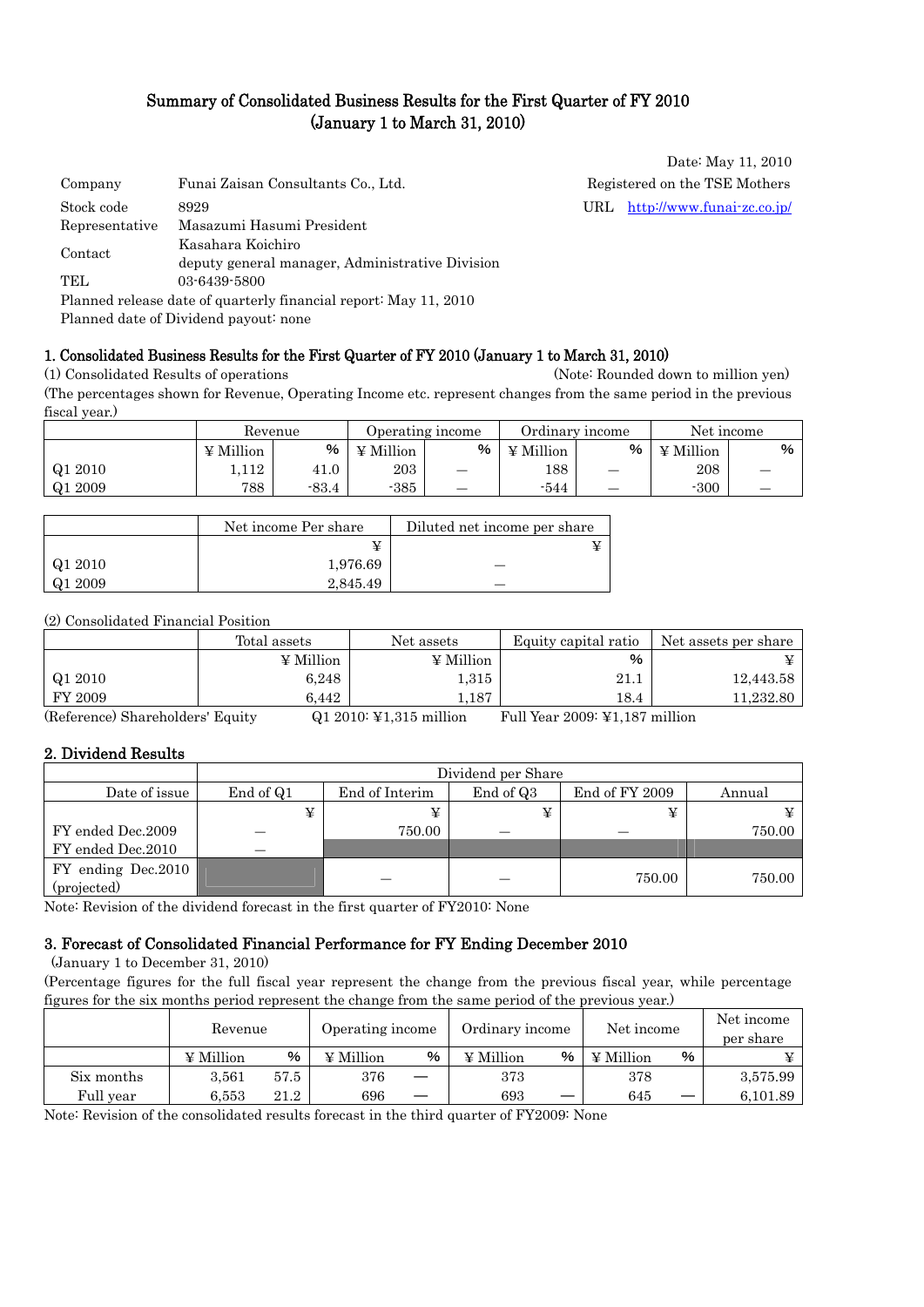#### 4. Other

- (1) Important changes to subsidiaries during the period (changes to specified subsidiaries accompanying changes to the scope of consolidation): None
- (2) Adoption of simplified accounting methods and application of special accounting methods for the preparation of quarterly consolidated financial statements: None
- (3) Changes in accounting disposal principles, procedures, and publication methods relating to the creation of consolidated financial statements (recorded as changes to significant items forming the basis for the creation of the consolidated financial statement)
	- i. Changes in accounting principles applied: None
	- ii. Other changes: None
- (4) Ordinary shares issued

i. Ordinary shares issued at end of period (including treasury stock) Q1 2010: 105,705 Full Year 2009: 110,584 ii. Treasury stock issued at end of period Q1 2010: None Full Year 2009: 4,879 iii. Average number of outstanding shares during the period Q1 2010: 105,705 Q1 2009: 105,705

#### \*Appropriate use of these results forecasts and other items

The above forecasts are based on judgments made in accordance with information available at the time these materials were prepared, and contain numerous uncertainties. Changing conditions and other factors may cause actual results to differ from the results in these forecasts.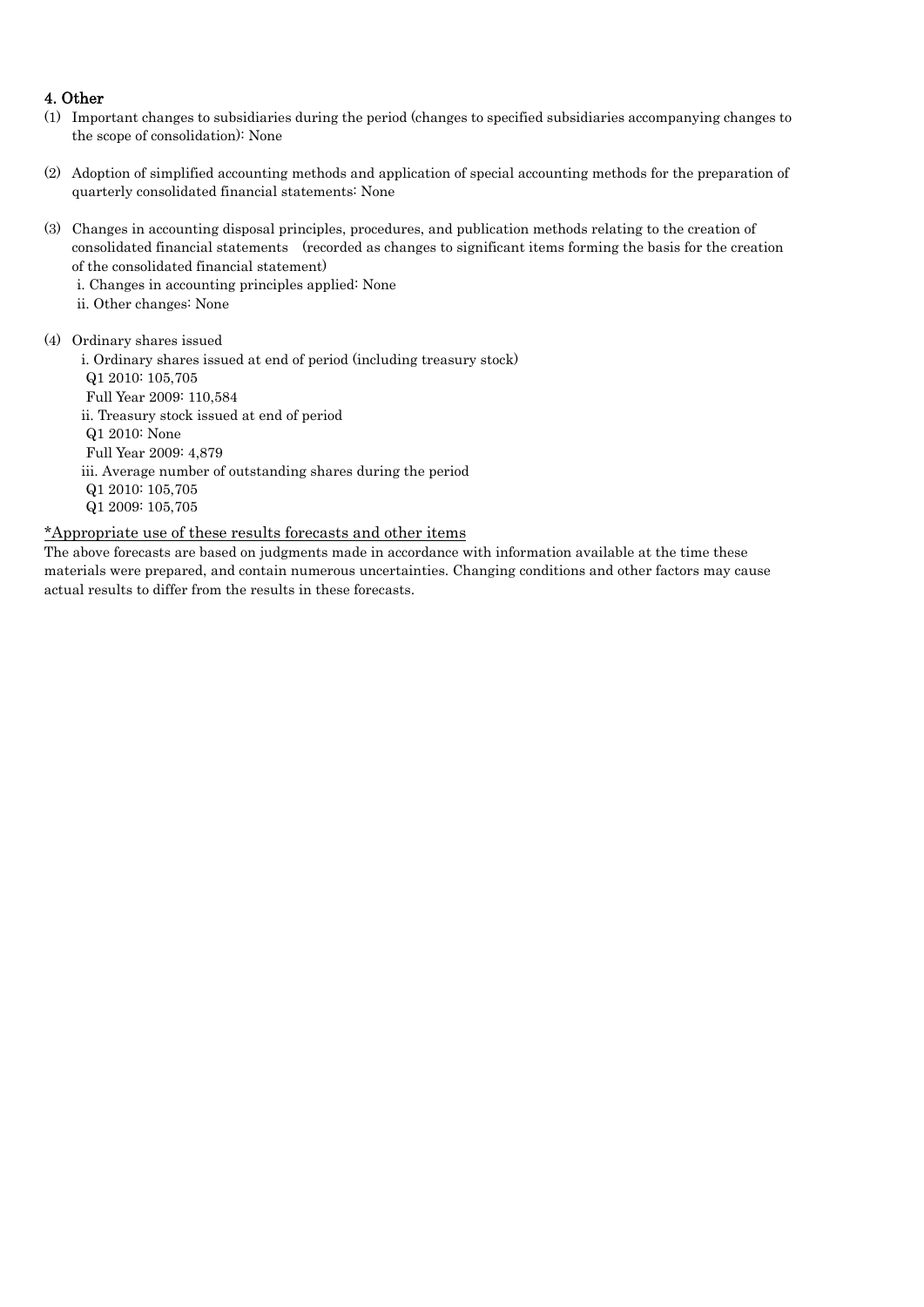#### 5. Quarterly Consolidated financial statements

(1) Quarterly Consolidated balance sheet

|                                                              |                                             | (Thousands of yen)                                                                                      |
|--------------------------------------------------------------|---------------------------------------------|---------------------------------------------------------------------------------------------------------|
|                                                              | Current 1st quarter ended<br>March 31, 2010 | Previous consolidated<br>financial year Summary of<br>consolidated balance sheet<br>(December 31, 2009) |
| Assets                                                       |                                             |                                                                                                         |
| Current assets                                               |                                             |                                                                                                         |
| Cash and deposits                                            | 1,025,436                                   | 951,396                                                                                                 |
| Accounts receivable                                          | 414,935                                     | 403,186                                                                                                 |
| Real estate for sale                                         | 1,521,286                                   | 1,604,399                                                                                               |
| Bonds bought                                                 | 253,046                                     | 275,282                                                                                                 |
| Other current assets                                         | 178,776                                     | 195,523                                                                                                 |
| Allowance for doubtful accounts                              | $-3,843$                                    | $-8,807$                                                                                                |
| Total current assets                                         | 3,389,637                                   | 3,420,980                                                                                               |
| Fixed assets                                                 |                                             |                                                                                                         |
| Tangible fixed assets                                        | 207,437                                     | 210,839                                                                                                 |
| Intangible fixed assets                                      |                                             |                                                                                                         |
| Goodwill                                                     | 573,002                                     | 613,990                                                                                                 |
| Others                                                       | 47,923                                      | 48,535                                                                                                  |
| Total intangible fixed assets                                | 620,926                                     | 662,526                                                                                                 |
| Investments and other assets                                 |                                             |                                                                                                         |
| <b>Investment Securities</b>                                 | 1,828,886                                   | 1,931,392                                                                                               |
| Stocks of affiliated companies                               | 52,788                                      | 67,973                                                                                                  |
| Other assets                                                 | 148,526                                     | 149,210                                                                                                 |
| Total Investment and other assets                            | 2,030,201                                   | 2,148,576                                                                                               |
| Total fixed assets                                           | 2,858,566                                   | 3,021,941                                                                                               |
| Total assets                                                 | 6,248,203                                   | 6,442,921                                                                                               |
| Liabilities                                                  |                                             |                                                                                                         |
| Current liabilities                                          |                                             |                                                                                                         |
| Accounts payable                                             | 24,425                                      | 62,274                                                                                                  |
| Short-term debt                                              | 850,000                                     | 850,000                                                                                                 |
| Bonds redeemable within one year                             | 790,000                                     | $1,\!370,\!000$                                                                                         |
| Accrued corporate tax, etc.                                  | 19,659                                      | 25,559                                                                                                  |
| Allowance for bonus payable                                  | 54,520                                      |                                                                                                         |
| Other reserves                                               | 84,199                                      | 110,525                                                                                                 |
| Other current liabilities                                    | 1,030,775                                   | 528,397                                                                                                 |
| Total current liabilities                                    | 2,853,581                                   | 2,946,756                                                                                               |
| <b>Fixed liabilities</b>                                     |                                             |                                                                                                         |
| Bonds                                                        | 945,000                                     | 1,195,000                                                                                               |
| Long-term deposits payable                                   | 249,879                                     | 264,479                                                                                                 |
| Allowance for employee retirement benefits                   | 36,497                                      | 34,772                                                                                                  |
| Addition to reserve for compensation to<br>retired directors | 112,613                                     | 107,052                                                                                                 |
| Long-term security deposits payable                          | 735,282                                     | 707,496                                                                                                 |
| Total fixed liabilities                                      | 2,079,272                                   | 2,308,801                                                                                               |
| Total liabilities                                            | 4,932,854                                   | 5,255,558                                                                                               |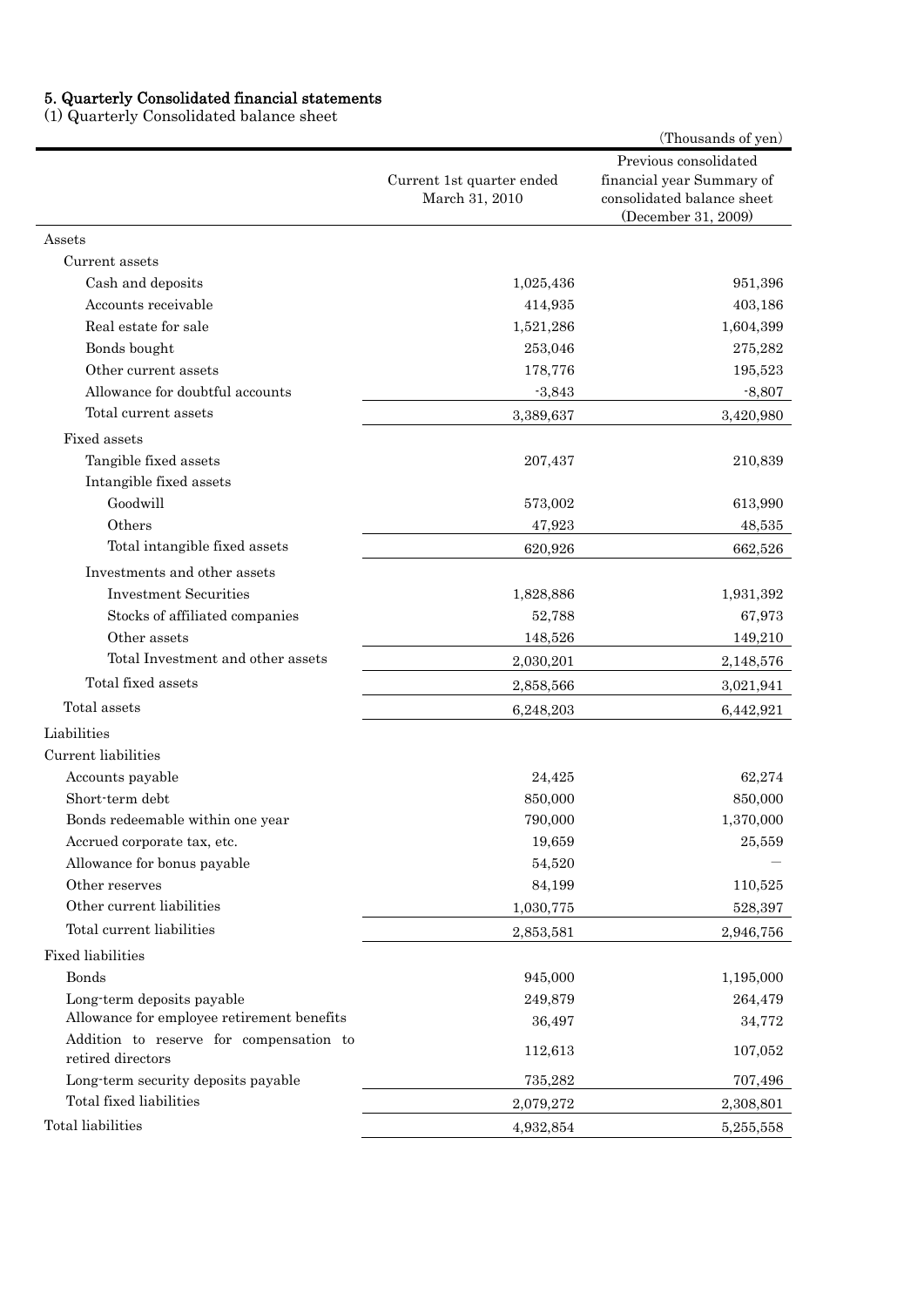|                                                        |                                             | (Thousands of yen)                                                                                      |
|--------------------------------------------------------|---------------------------------------------|---------------------------------------------------------------------------------------------------------|
|                                                        | Current 1st quarter ended<br>March 31, 2010 | Previous consolidated<br>financial year Summary of<br>consolidated balance sheet<br>(December 31, 2009) |
| Net Assets                                             |                                             |                                                                                                         |
| Shareholders' equity                                   |                                             |                                                                                                         |
| Common stock                                           | 1,030,817                                   | 1,030,817                                                                                               |
| Capital surplus                                        | 605,035                                     | 1,104,154                                                                                               |
| Retained earnings                                      | $-74,485$                                   | $-283,431$                                                                                              |
| Treasury stock                                         |                                             | $-499,119$                                                                                              |
| Total shareholders' equity                             | 1,561,367                                   | 1,352,420                                                                                               |
| Evaluation and conversion difference                   |                                             |                                                                                                         |
| Unrealized gains on securities                         | $-246,017$                                  | $-165,057$                                                                                              |
| Total<br>evaluation<br>and<br>conversion<br>difference | $-246,017$                                  | $-165,057$                                                                                              |
| Total net assets                                       | 1,315,349                                   | 1,187,363                                                                                               |
| Total liabilities and net assets                       | 6,248,203                                   | 6,442,921                                                                                               |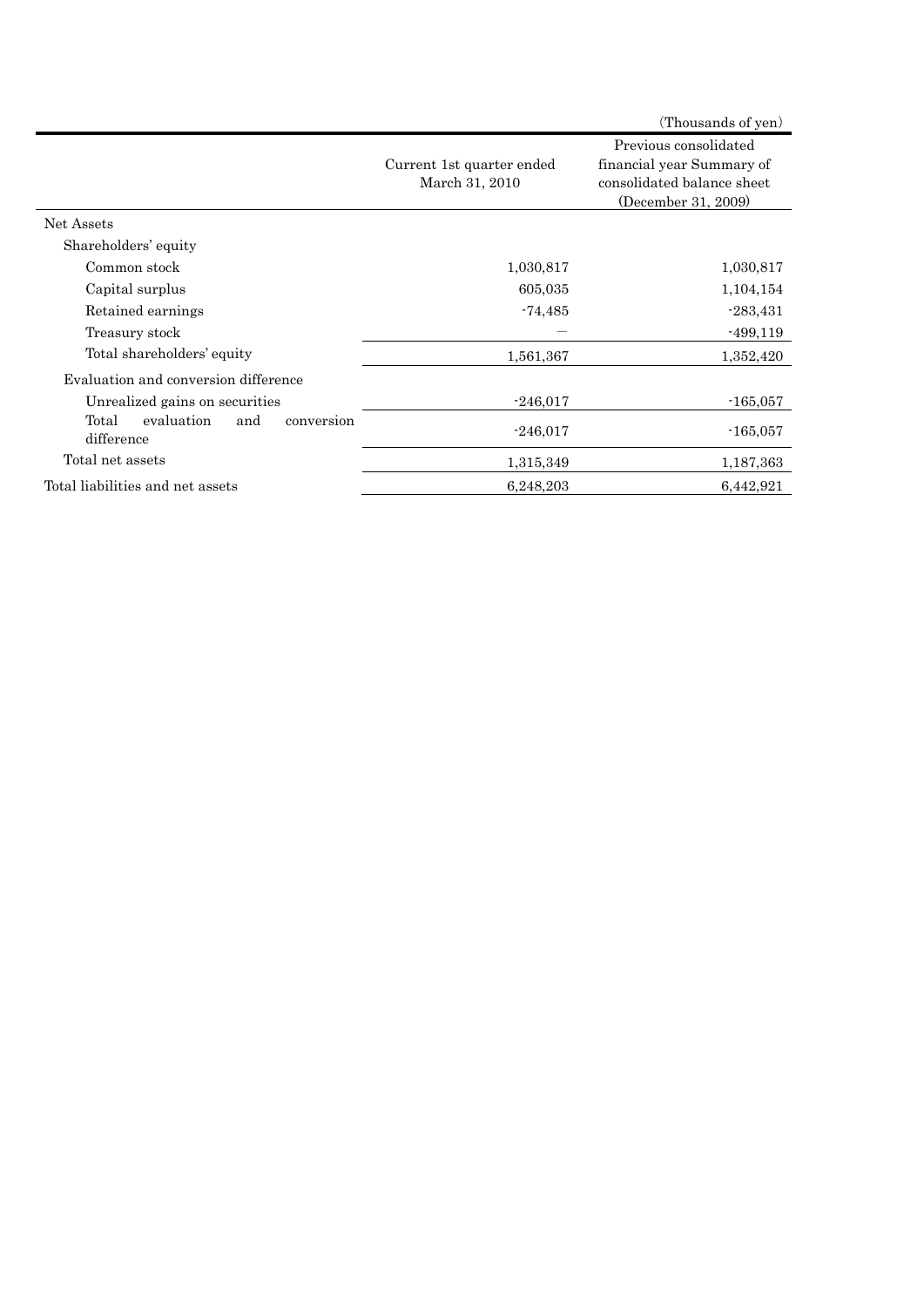# (2) Quarterly Consolidated income statements (1st Quarter YTD)

|                                                        |                                              | (Thousands of yen)                          |
|--------------------------------------------------------|----------------------------------------------|---------------------------------------------|
|                                                        | Previous 1st quarter ended<br>March 31, 2010 | Current 1st quarter ended<br>March 31, 2010 |
| Revenue                                                |                                              |                                             |
| <b>Consulting Revenue</b>                              | 720,306                                      | 954,444                                     |
| Sales of real estate                                   | 68,389                                       | 157,866                                     |
| Revenue                                                | 788,696                                      | 1,112,311                                   |
| Operating cost                                         |                                              |                                             |
| Operating cost                                         | 389,724                                      | 441,199                                     |
| Cost of sales of real estate                           | 27,600                                       | 118,623                                     |
| Operating cost                                         | 417,324                                      | 559,823                                     |
| Gross operating profit                                 | 371,371                                      | 552,487                                     |
| SG&A                                                   | 756,412                                      | 348,513                                     |
| Operating income(loss)                                 | $-385,041$                                   | 203,973                                     |
| Non-operating income                                   |                                              |                                             |
| Interest received                                      | 2,793                                        | 227                                         |
| Dividends received                                     | 904                                          | 849                                         |
| Investment profit on equity method                     | 12,983                                       |                                             |
| Other non-operating income                             | 3,421                                        | 640                                         |
| Non-operating income                                   | 20,101                                       | 1,716                                       |
| Non-operating expenses                                 |                                              |                                             |
| Interest paid                                          | 24,719                                       | 9,114                                       |
| Investment loss on equity method                       | 147,872                                      | 4,480                                       |
| Other non-operating expenses                           | 6,790                                        | 4,023                                       |
| Non-operating expenses                                 | 179,382                                      | 17,617                                      |
| Ordinary income(loss)                                  | $-544,322$                                   | 188,072                                     |
| Extraordinary profit                                   |                                              |                                             |
| Gain on sale of investment securities                  | 177,426                                      |                                             |
| Gain on sale of affiliated companies' securities       |                                              | 38,151                                      |
| Extraordinary profit                                   | 177,426                                      | 38,151                                      |
| Extraordinary loss                                     |                                              |                                             |
| Loss on retirement of fixed assets                     | 158                                          |                                             |
| Loss on sales of investment securities                 | 5,499                                        |                                             |
| Loss on valuation of investment securities             | 781                                          | 2,380                                       |
| Extraordinary loss                                     | 6,439                                        | 2,380                                       |
| Current net income before profit(loss) distribution to |                                              |                                             |
| anonymous association (pre-tax)                        | $-373,335$                                   | 223,843                                     |
| Dividends distribution from anonymous association      | $-2,298$                                     | $-1,116$                                    |
| Current net income(loss) before taxes                  | $-371,037$                                   | 224,960                                     |
| Current income taxes                                   | 26,520                                       | 19,703                                      |
| Deferred income(loss) taxes                            | $-96,775$                                    | $-3,688$                                    |
| Current income(loss) taxes                             | $-70,254$                                    | 16,014                                      |
| Net income(loss)                                       | $-300,782$                                   | 208,946                                     |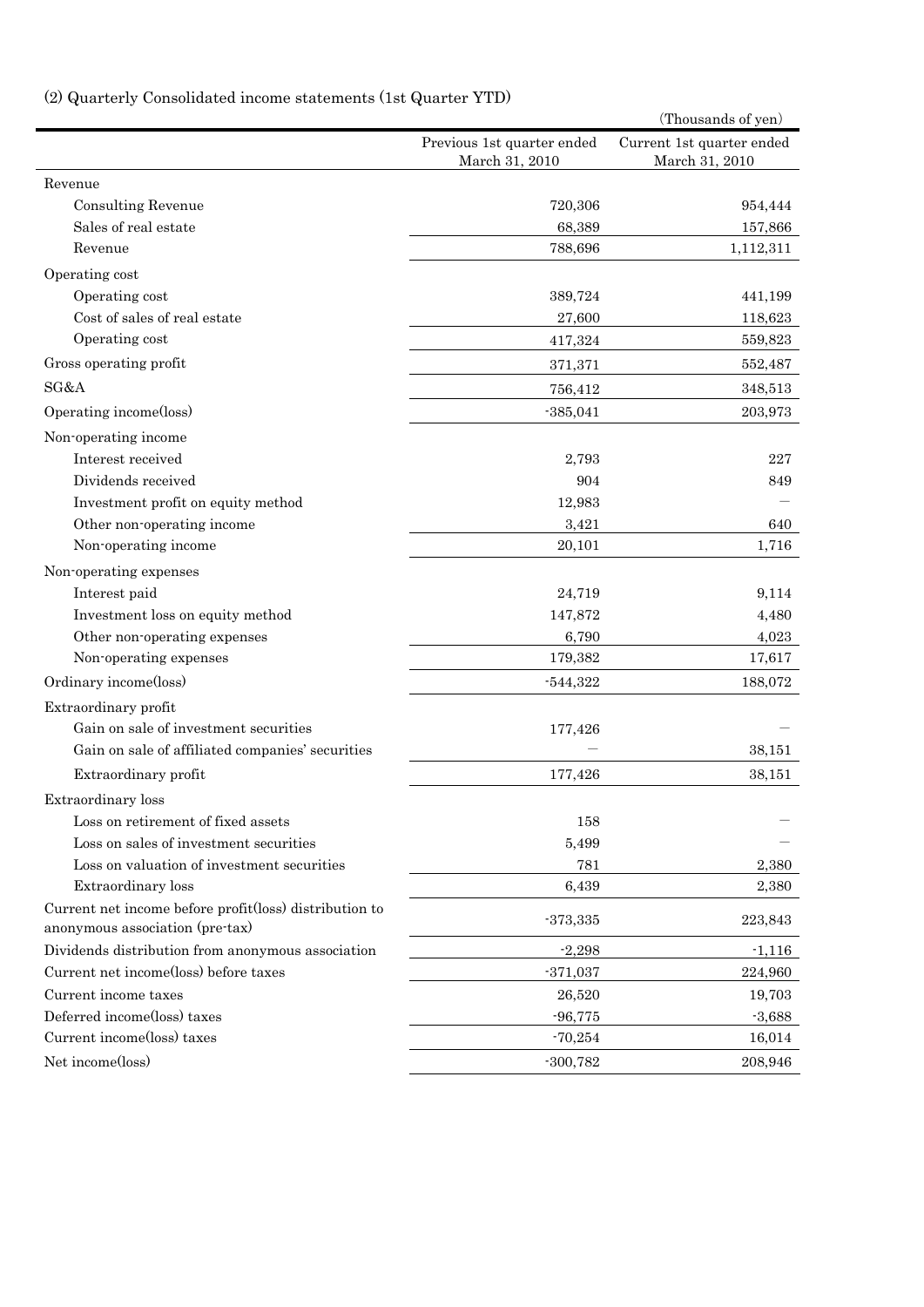## (3) Consolidated quarterly cash flow

|                                                                                  |                                              | (Thousand of yen)                           |
|----------------------------------------------------------------------------------|----------------------------------------------|---------------------------------------------|
|                                                                                  | Previous 1st quarter ended<br>March 31, 2010 | Current 1st quarter ended<br>March 31, 2010 |
| Cash flow from operating activities                                              |                                              |                                             |
| Income(loss) before income taxes and minority                                    |                                              |                                             |
| interests                                                                        | $-371,037$                                   | 224,960                                     |
| Depreciation                                                                     | 14,564                                       | 10,122                                      |
| Amortization of goodwill                                                         | 41,020                                       | 40,987                                      |
| Change in provisions for doubtful accounts                                       |                                              |                                             |
| (negative indicates decrease)                                                    | 1,302                                        | $-4,963$                                    |
| Decrease in reserve for retirement benefits                                      |                                              |                                             |
| (negative indicates decrease)                                                    | $-9,800$                                     | 1,724                                       |
| Decrease in reserve for directors' retirement                                    |                                              |                                             |
| benefits                                                                         | $-109,620$                                   | 5,561                                       |
| (negative indicates decrease)                                                    |                                              |                                             |
| Increase in other reserves                                                       |                                              | $-26,326$                                   |
| Income from interest and dividends                                               | $-3,697$                                     | $-1,076$                                    |
| Interest paid                                                                    | 24,719                                       | 9,114                                       |
| Equity in losses of affiliates (negative indicate<br>increase)                   | 147,872                                      | 4,480                                       |
| Loss on revaluation of investments in securities<br>(negative indicate increase) | 781                                          | 2,380                                       |
| Gain on sales of investment securities (negative                                 |                                              |                                             |
| indicate increase)                                                               | $-171,927$                                   |                                             |
| Gain on sales of stocks of affiliates (negative                                  |                                              |                                             |
| indicate increase)                                                               |                                              | $-38,151$                                   |
| Loss on retirement of fixed assets                                               | 158                                          |                                             |
| Increase in accounts receivable (negative indicate                               |                                              |                                             |
| increase)                                                                        | $-55,324$                                    | $-11,749$                                   |
| Decrease in real estate for sale (negative indicates<br>increase)                | 2,217                                        | 83,113                                      |
| Decrease in other current assets (negative                                       |                                              | 22,235                                      |
| indicate increase)                                                               | 18,146                                       |                                             |
| Decrease in accounts payable (negative indicates<br>decrease)                    | $-59,860$                                    | $-37,848$                                   |
| Decrease in lease and guarantee deposits received                                | $-33,154$                                    | 27,785                                      |
| (negative indicates decrease)                                                    |                                              |                                             |
| Decrease in long-term deposits received (negative                                |                                              |                                             |
| indicates decrease)                                                              | $-19,999$                                    | $-1,764$                                    |
| Others                                                                           | 108,337                                      | 589,295                                     |
| Subtotal                                                                         | $-475,300$                                   | 899,882                                     |
| Interest and dividends received                                                  | 3,697                                        | 1,076                                       |
| Interest paid                                                                    | $-34,954$                                    | $-15,446$                                   |
| Corporate tax paid                                                               | $-126,851$                                   | $-25,830$                                   |
| Cash flow from operating activities                                              | $-633,409$                                   | 859,680                                     |